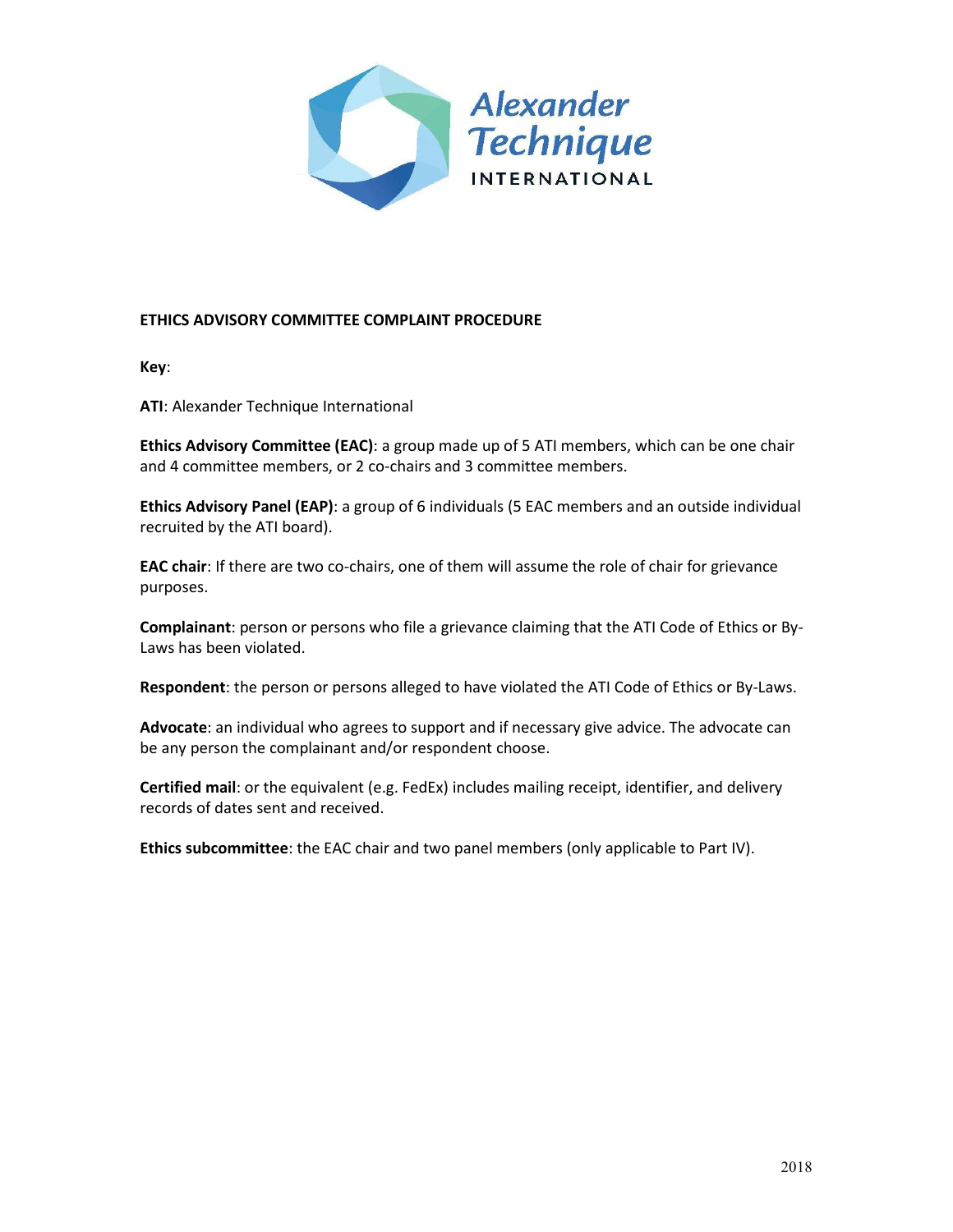

# **I. GENERAL REQUIREMENTS**

1. Any person who believes that a member has acted in violation of the ethical principles or standards set by the ATI Code of Ethics or By-Laws may submit a signed typewrittencomplaint to the EAC chair.

2. A log of every date, action, copies of letters, e-mails, post office receipts, and descriptionsof phone calls must be kept during the entire action.

3. All individuals involved in the proceeding are required to send mail by certified mail (see key above) to create and ensure an official chronological record. Failure to send communicationsby these means can be cause for the committee to consider the case to be null andvoid.

4. The EAC has the authority to determine if a complaint represents a validviolation.

### **II. CONFIDENTIALITY**

1. In order to protect the legitimate interests of the respondent, complainant, witnesses, and others, the confidential nature of a proceeding specified in this EAC complaint procedure shall be preserved. The members of the EAC and EAP (as well as the ATI board in the event they become involved) shall take all precautions to assure the confidential nature of the proceeding.

2. All individuals involved in the complaint process are instructed to remove themselves inthe event of a conflict of interest.

### **III. PROCEDURE**

### **A. Preliminary information**

1. When a grievance complaint is received by the chair of the EAC, it is the responsibility ofthe chair and all members of said committee who become involved:

a. To support the individual filing the complaint.

b. To support and consider innocent the accused member until the evaluationis complete.

2. At any point in the procedure, before a possible respondent counter-complaint,the complainant can choose not to proceed further. The complainant's decision must be communicated to the EAC chair immediately.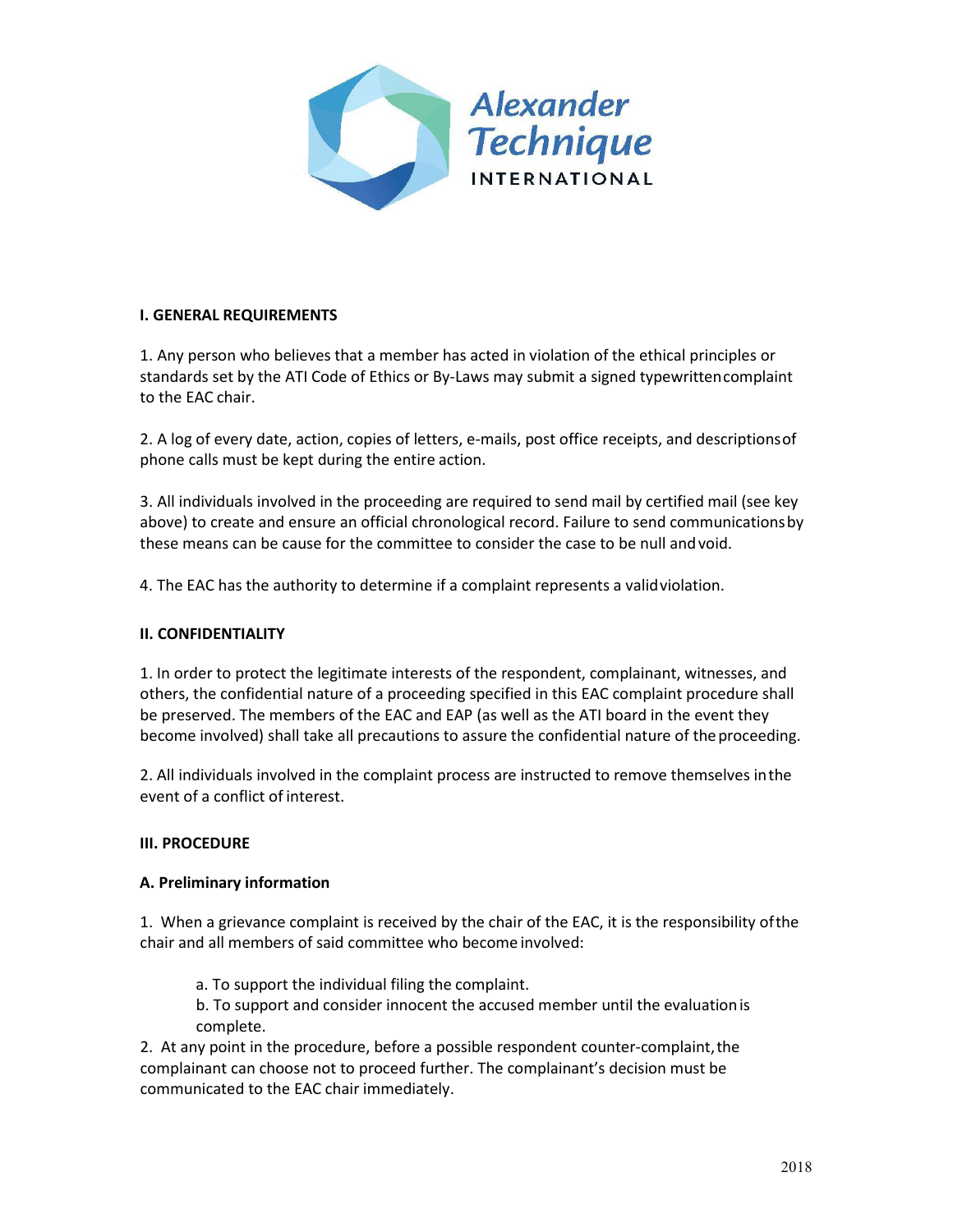

3. At the initial contact, the EAC chair asks the complainant these two questions:

a. Do you wish to proceed with your grievance complaint knowing that the subjectof your complaint will be informed?

b. Do you understand that the subject of your complaint will see your written charge in its entirety?

These questions are intended to assure all persons involved that the ATI grievance process is consistent and fair. They are not intended to dissuade a complainant. If the answer to both of the above questions is 'yes', and the chair and complainant decide to proceed:

4. The chair explains to the complainant that the role of the EAC is to encourage dialogueand the resolution of conflict among all parties involved.

# **B. Grievance procedure**

1. After a complainant chooses to file a formal complaint, the chair sends a copy of the EAC complaint procedure to the complainant postmarked within 5 days of the initial conversation.It is recommended the complainant obtain an advocate as early in the process as possible.

2. The EAC chair instructs the complainant to report the official charge by:

a. Submitting a specific, typewritten description of the conduct the complainant believes constitutes an ethical violation, including citing the exact principle or principles in theATI Code of Ethics or By-Laws being violated.

b. A description of the resolution the complainant is requesting be considered. The EAC chair has the authority to consult the EAC if the appropriateness of the complainant's claim is in doubt. The claim can be refused a hearing if it is concluded that no violation of theCode of Ethics has been committed. The chair must receive this completed document by certified mail before the chair can initiate the official complaint process.

3. The chair informs the complainant that a copy of the complaint will be sent tothe respondent.

4. The chair confirms to the complainant, by mail postmarked within 5 days, thatthe complainant's written charge has been received.

5. The chair sends a copy of the written complaint and the EAC complaint procedure by certified mail to the respondent and requests a response postmarked within 15 days.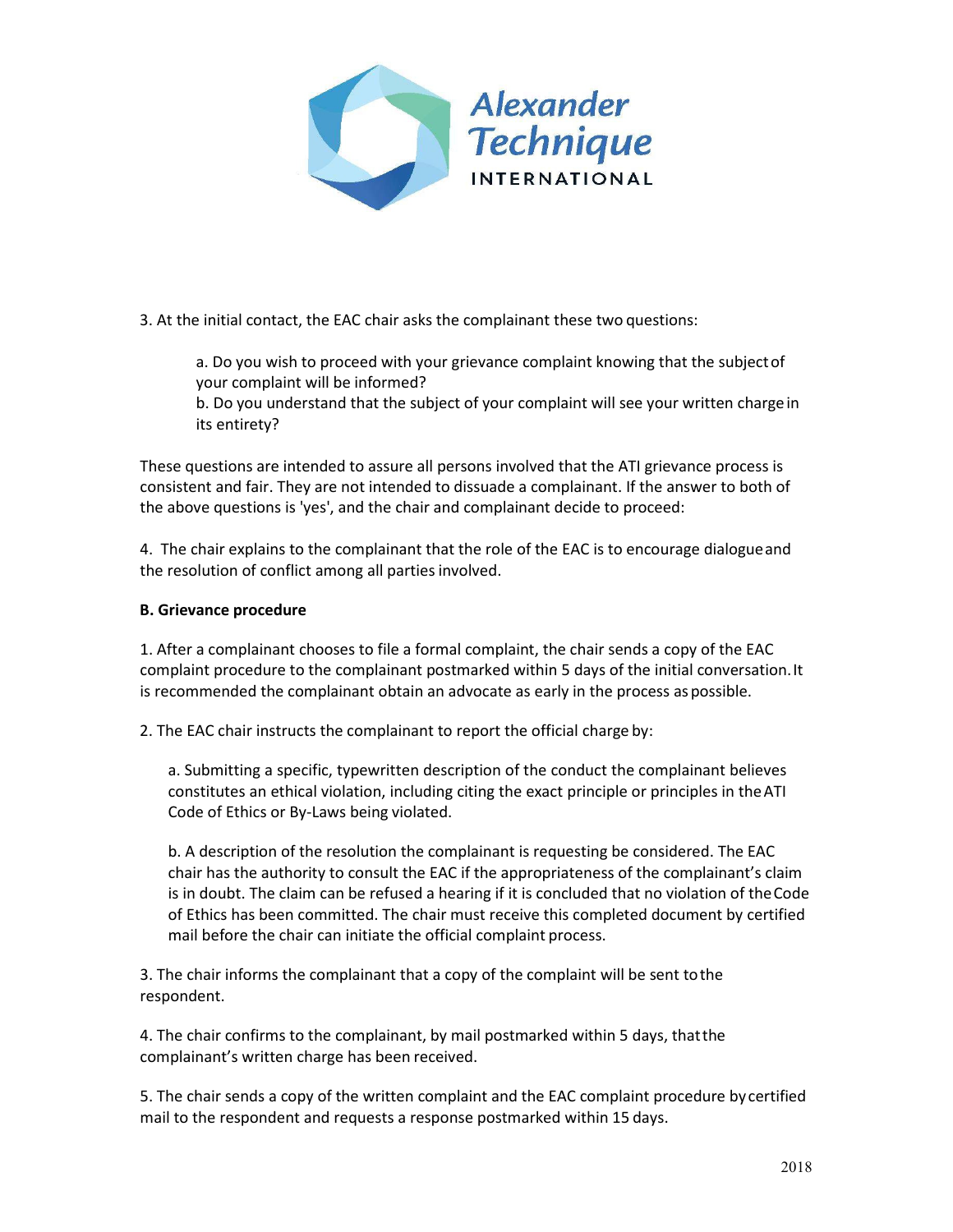

6. On receipt of the respondent's response, a copy of said response is sent to thecomplainant postmarked within 5 days.

a. If the respondent files a counter-complaint, it must be sent by certified mail to the EAC chair within 15 days of the post office mailing date when the respondent received the initial complaint. The counter-complaint must be a typewritten document detailing how a violation of the ATI Code of Ethics or By-Laws has occurred and stating what resolution the respondent is requesting be considered. It is advised that therespondent obtain an advocate as soon as possible.

b. The chair confirms the receipt of the respondent's counter-complaint to the respondent postmarked within 5 days, and, at the same time, sends a copy ofthe respondent's counter-complaint to the complainant by certified mail.

c. The complainant must write a response to the counter-complaint and return itby certified mail, postmarked within 15 days, to the EAC chair who will include it inthe material to be sent to the panel.

7. The EAC chair speaks to each party separately to gather information and work toward a resolution. If, after the conversations, the complainant chooses to continue the complaint process, the EAC chair advises each party to obtain an advocate if they haven't done soalready. The respondent has no choice whether to proceed or not.

8. The EAC chair recruits a panel of four people drawn from the EAC. The EAC chair informsthe board there is a complaint action, and the board recruits one outside individual to be included as a member of the EAP. From this point on, the EAC chair takes the role ofmoderator.

9. The EAC chair sends each member of the panel a copy of all the written documentsby certified mail postmarked within 7 days of the panel assembly.

Documents include:

- a. EAC complaint procedure
- b. Copy of ATI Code of Ethics or By-Laws
- c. Initial complaint filed by the complainant
- d. Respondent's response
- e. Respondent's counter-complaint (if there is one)
- f. Complainant's response to the respondent's counter-complaint

These documents are sent together so the panel has both sides of the case to examine.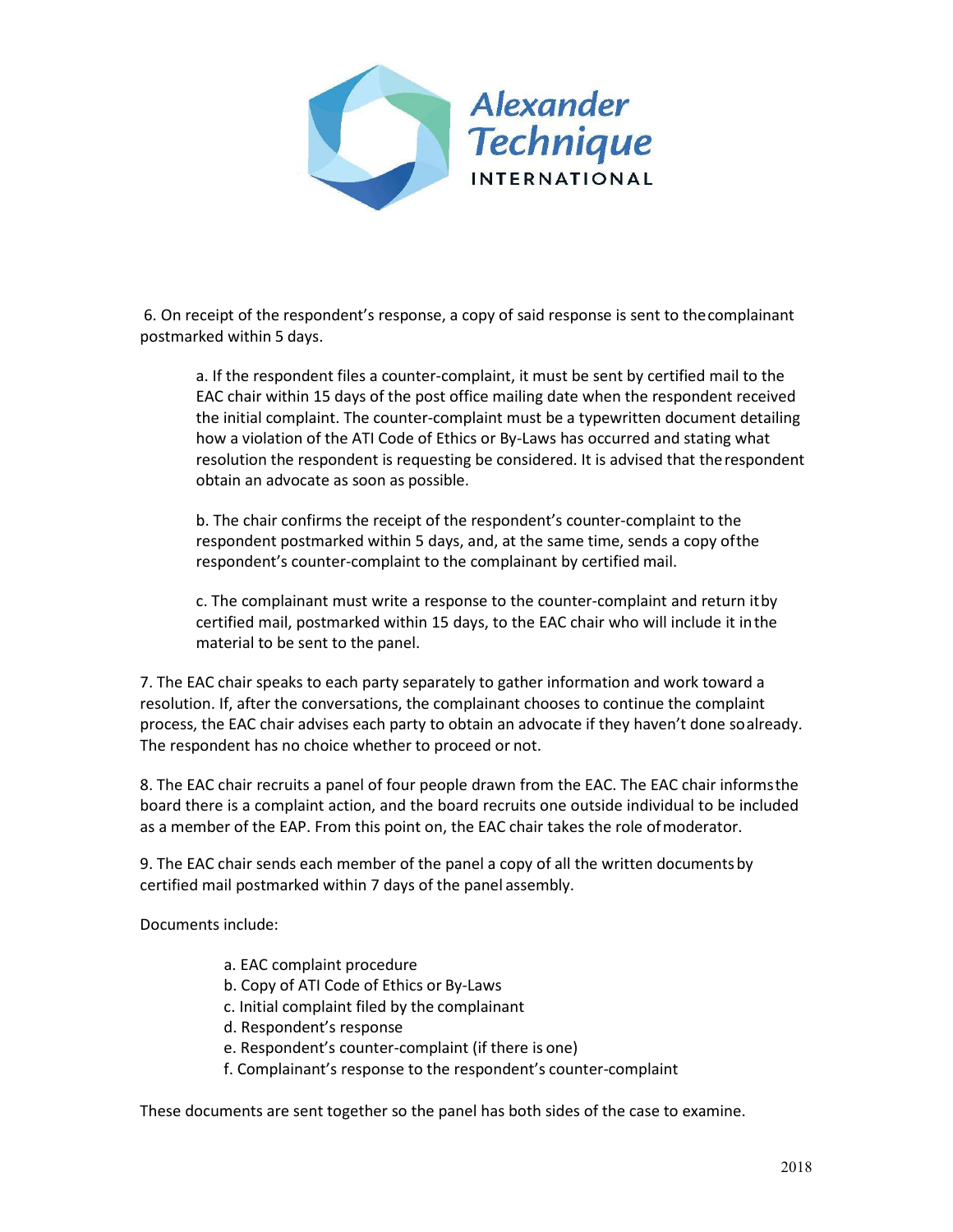

10. The EAP evaluates the documents to determine if it is necessary to gather moreinformation. The panel can meet by any means with the intention to reach a unanimous decision that serves the parties and ATI. If the panel cannot reach a unanimous decision, the majority decision is the one acted on.

11. Each member of the panel writes a recommendation of resolution and sends it by certified mail to the EAC chair. The chair creates a document informing the complainant and the respondent of the decision the panel has reached in reference to the original complaint andany counter-complaint. This document is sent to both the complainant and respondent by certified mail.

12. If during any stage of the investigation a party does not respond as instructed in this procedure, the chair must continue to attempt communication by e-mail, phone calls, and/or certified letters for a period of 60 days. A log must be kept of each attempt at communication. If no contact has been made at the end of 60 days, the panel can resolve the case. Their decisionis not subject to appeal by the absent party.

13. If the complainant and/or respondent do not abide by the decision of the panel, they can send a request to the EAC chair, postmarked within 30 days, to initiate an appeal to be heardby the ATI board. They can also choose to hire (at their own expense) a professional mediatorto resolve the complaint between them outside the purview of the ethics advisory process. If the parties do not communicate their request within 30 days, the case is considered closed and sealed.

14. If the complainant and the respondent cannot resolve their issue under the board's appeal procedure, the complainant can choose to bring the case before the full membership of ATI.Or, in the case of a counter-complaint by the respondent, the respondent can initiate a new caseto the chair of the EAC.

15. At the conclusion of a grievance complaint procedure case, documents accumulatedduring the proceeding will be kept in a sealed envelope in a safe-deposit-box administered by the ATI administrative coordinator at ATI's main office. Records are kept for 10 years and then destroyed. The administrative coordinator is responsible for extracting ten-year-old records once a year.